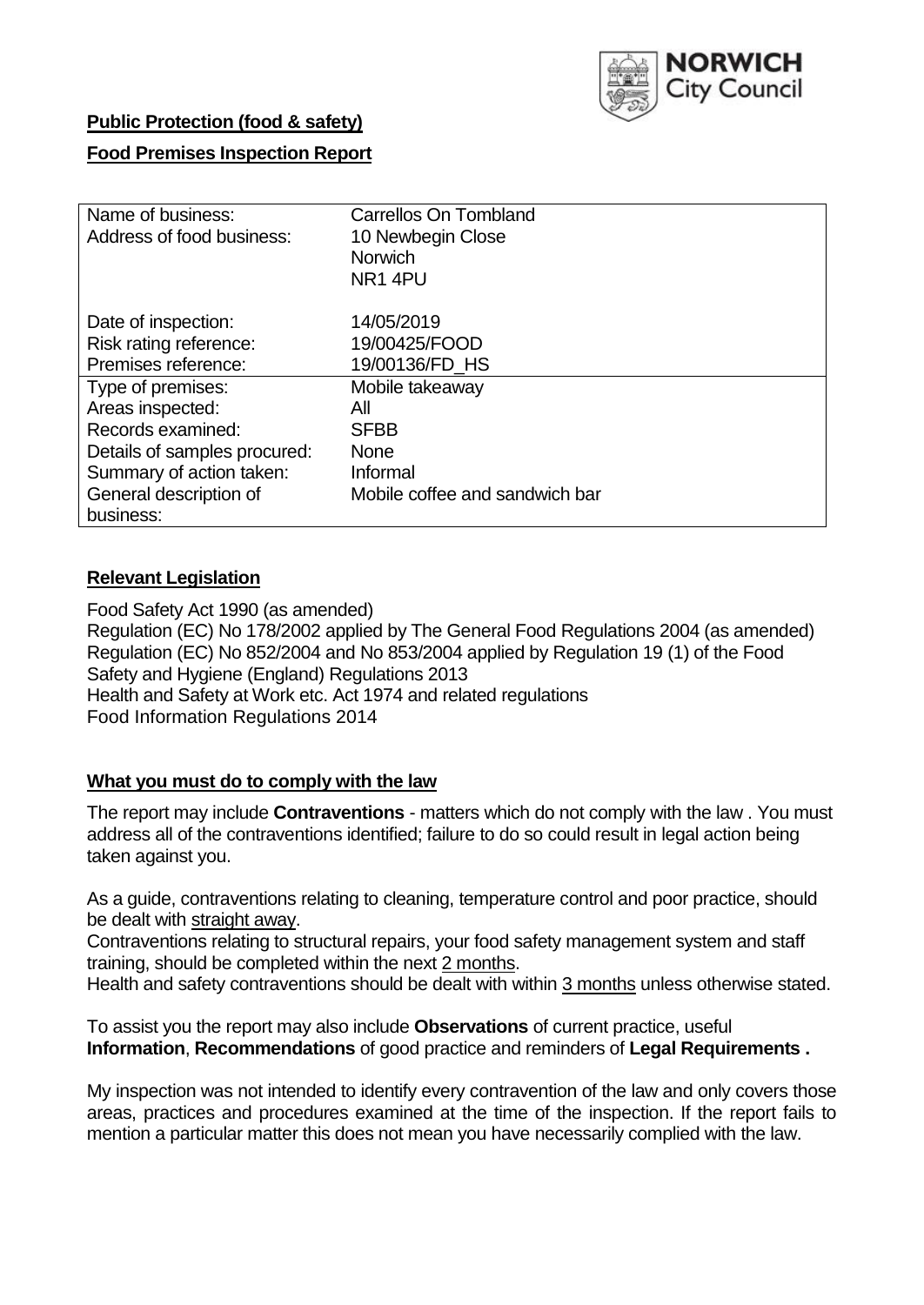# **FOOD SAFETY**

## **How we calculate your Food Hygiene Rating:**

The food safety section has been divided into the three areas which you are scored against for the hygiene rating: 1. food hygiene and safety procedures, 2. structural requirements and 3. confidence in management/control procedures. Each section begins with a summary of what was observed and the score you have been given. Details of how these scores combine to produce your overall food hygiene rating are shown in the table.

| <b>Compliance Area</b>                     |          |    |           | <b>You Score</b> |                |    |           |    |          |  |  |
|--------------------------------------------|----------|----|-----------|------------------|----------------|----|-----------|----|----------|--|--|
| Food Hygiene and Safety                    |          |    |           | $\Omega$         | 5              | 10 | 15        | 20 | 25       |  |  |
| <b>Structure and Cleaning</b>              |          |    |           | $\Omega$         | 5              | 10 | 15        | 20 | 25       |  |  |
| Confidence in management & control systems |          |    |           | $\Omega$         | 5              | 10 | 15        | 20 | 30       |  |  |
|                                            |          |    |           |                  |                |    |           |    |          |  |  |
| <b>Your Total score</b>                    | $0 - 15$ | 20 | $25 - 30$ |                  | $35 - 40$      |    | $45 - 50$ |    | > 50     |  |  |
| <b>Your Worst score</b>                    | 5        | 10 | 10        |                  | 15             |    | 20        |    |          |  |  |
|                                            |          |    |           |                  |                |    |           |    |          |  |  |
| <b>Your Rating is</b>                      | 5        |    |           | 3                | $\overline{2}$ |    |           |    | $\Omega$ |  |  |

Your Food Hygiene Rating is 4 - a good standard



# **1. Food Hygiene and Safety**

Food hygiene standards are high. You demonstrated a very good standard of compliance with legal requirements. You have safe food handling practices and procedures and all the necessary control measures to prevent cross-contamination are in place. Some minor contraventions require your attention. **(Score 5)**

## Contamination risks

**Contravention** The following exposed ready-to-eat food and or its packaging to the risk of cross-contamination with foodborne bacteria from raw meat or unwashed fruits and vegetables:

- uncovered cakes, risk of attracting insects and exposed to general environment. Investigate other means of display.
- cakes displayed in non washable old cardboard fruit container. Food storage/display containers should be washable.

**Legal Requirement** At all stages of production, processing and distribution, food must be protected from any contamination likely to render it unfit for human consumption, injurious to health or contaminated in such a way that it would be unreasonable to expect it to be consumed in that state.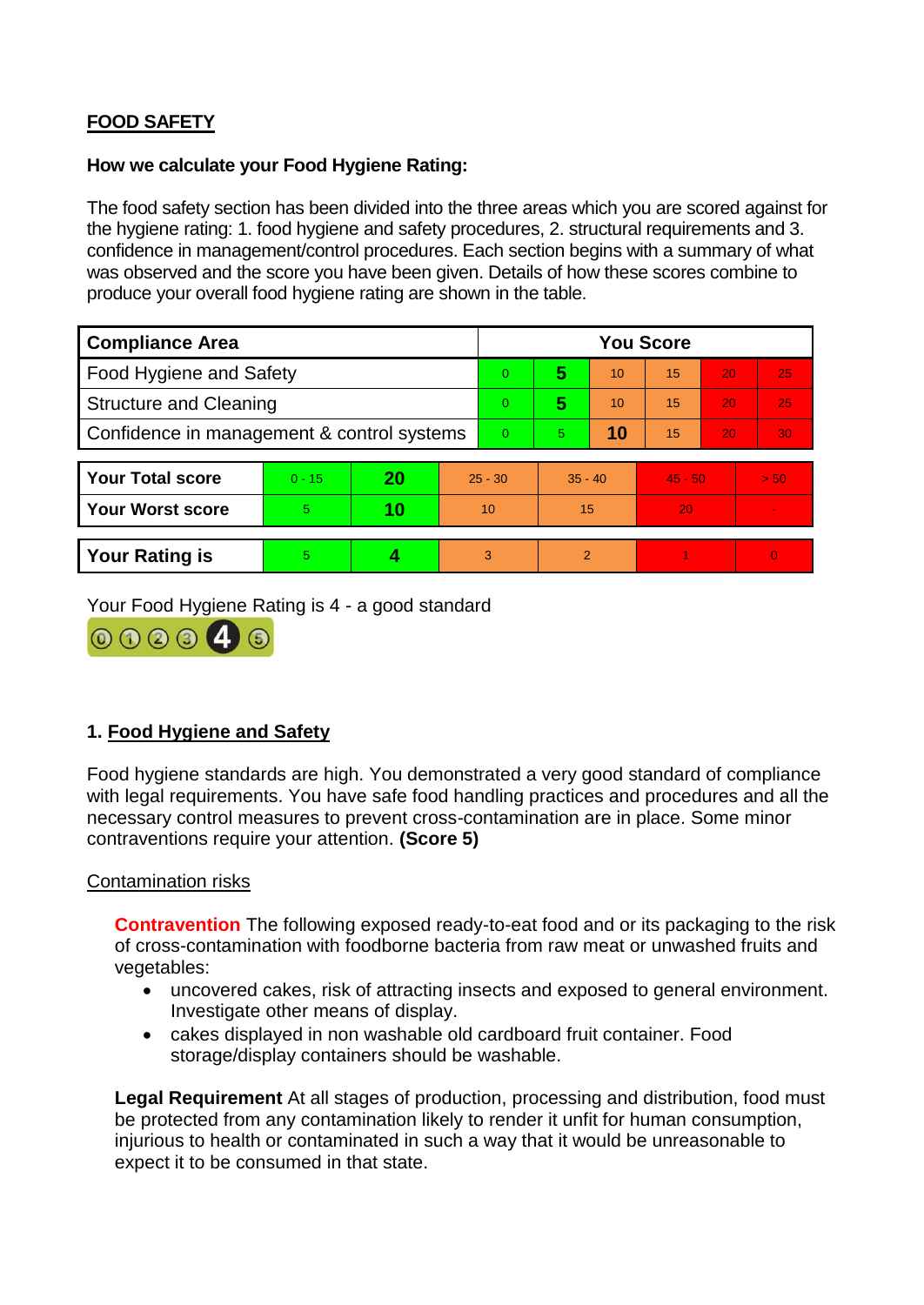**Observation** You handle no raw meat or cook any sandwich fillings at home.

## Hand-washing

**Contravention** The following indicated that hand-washing was not suitably managed:

• the wash hand basin was not initially set up for use. Once done this was noted to be adequate.This must be available when trading.(As discussed be careful when siting this due to risk of scalding.)

**Legal Requirement** Wash hand basins must be provided with hot and cold running water and suitable drainage; soap and a hygenic way to dry hands.

## **Information** Handwashing is required:

- \* before handling ready-to-eat food
- \* after touching raw food and its packaging, including unwashed fruit and vegetables
- \* after a break/smoking
- \* after going to the toilet
- \* after cleaning
- \* after removing waste
- \* after blowing your nose

**Recommendation** Keep a waste bin near the wash-hand basin

#### Personal Hygiene

**Legal Requirement** You must ensure that any member of staff that you know or suspect has (or is a carrier of) a food-borne disease or infection (including vomiting, diarrhoea, skin infection, sores and open wounds) is excluded from working in any food handling area until they have been symptom free for 48 hours or until medical clearance has been obtained.

**Legal Requirement** All persons in food handling areas must wear suitable, clean, and where appropriate protective clothing.

**Recommendation** To further improve personal hygiene I suggest:

• a hat be worn when preparing sandwiches, and short sleeved tops only be worn underneath aprons, or long sleeved tops only worn for work.

**Observation** I was pleased to see that standards of personal hygiene were high.

#### Temperature Control

**Contravention** The following evidence indicated there was a risk of bacteria growing on food:

- cold foods, for service, were being kept above 8°C for over 4 hours.
- food temperatures were not being monitored fully and must be in fridges at home, and in the cool boxes which will be used for onsite storage as the business expands.(At the time of inspection there was only a very small amount of product displayed.)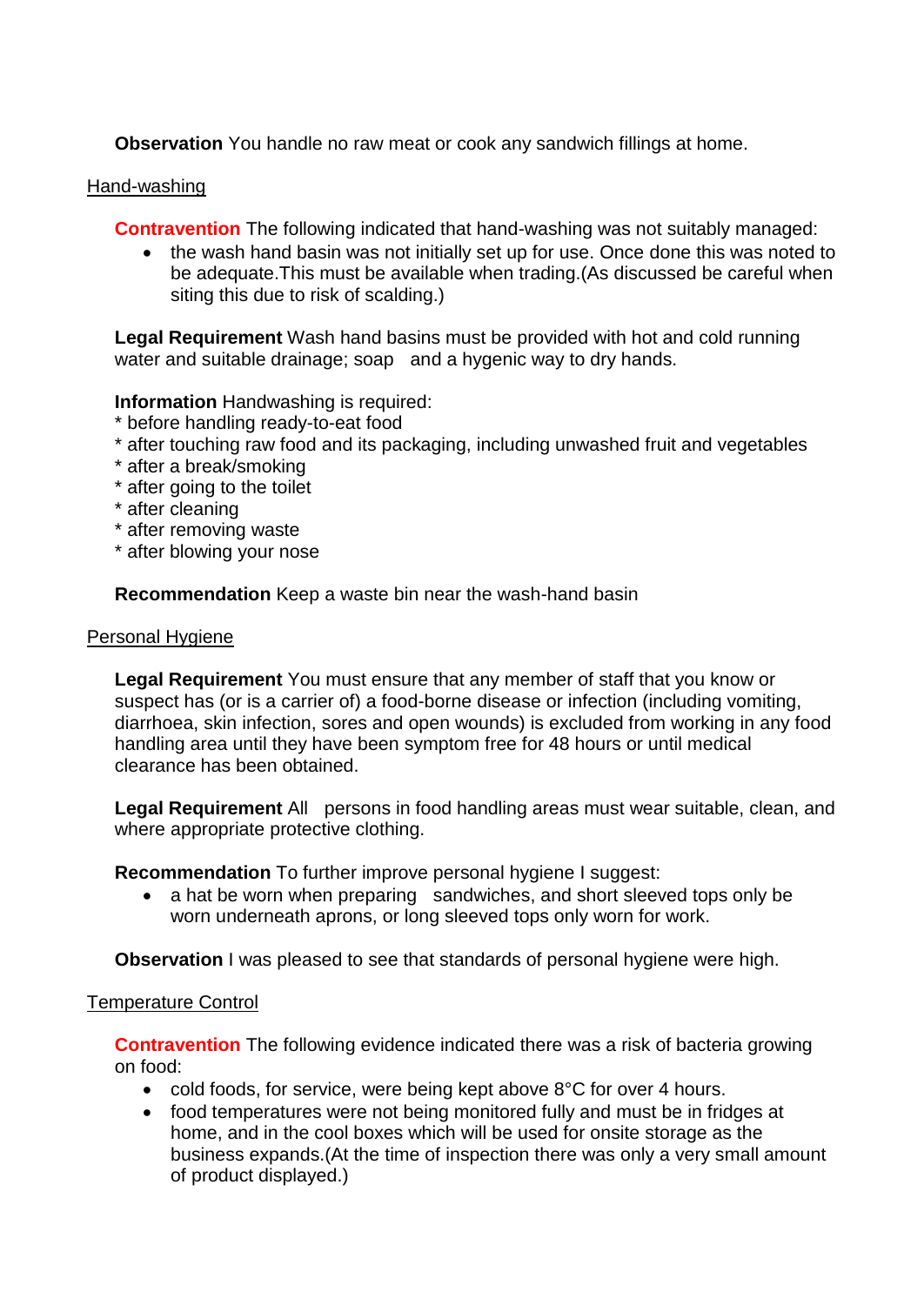**Legal Requirement** Raw materials, ingredients, intermediate products and finished products likely to support the reproduction of pathogenic micro-organisms or the formation of toxins must not be kept at temperatures that might result in a risk to health.

**Legal Requirement** The cold chain is not to be interrupted. However, limited periods outside temperature control are allowed for handling during preparation; transport; storage; display and service of food provided that it does not result in a risk to health.

**Legal Requirement** Food which has been cooked or reheated and is intended to be kept hot until it is sold, must either be held at or above 63°C or it can be kept for service or on display for sale for a single period of less than 2 hours; at the end of the 2 hour period the food should be cooled as quickly as possible and kept at or below 8°C or discarded. (Applicable if you start doing hot food.)

If displayed at ambient temperature high risk items, such as sandwiches may be displayed for a single, once only period of up to 4 hours after which they should be discarded. You need a method of proving how long items are out for.

**Information** All food products should be stored in accordance with the manufacturers instructions. For example sauces were being stored at room temperature when the manufacturer instruction is that they should be refrigerated once open.

**Guidance** Where unsatisfactory temperatures are observed from fridge type thermometers checks should then be made with a probe thermometer to see the actual temperature of the interior of the food. Remember the law relates to food temperature, and the reading needs to be accurate, not nearest the ice pack. A probe should be regularly calibrated in melting ice and boiling water, and recorded.

**Observation** I was pleased to see you were able to limit bacterial growth and/or survival by applying appropriate temperature controls at points critical to food safety and that you were monitoring temperatures.

**Observation** You were aware of critical temperatures and had some thermometers in the cool box. You will be establishing whether the cool boxes need upgrading.

#### Unfit food

**Legal Requirement** Any food which is found at your food premises is presumed to be intended for sale and must comply with the law.

**Information** High risk items bear a 'use by' date. You must not sell, use or intend to sell such items and should ensure you have checks in place to remove these from use. You were aware of 'use by' and 'best before' dates.

**Recommendation** You should have a system to identify when open or prepared foods need to be used by or discarded, to ensure the food is fit for consumption. I recommend you apply labels which give a date that is 2 days after the day of production e.g. if food is opened on Monday it should be used by the end of Wednesday.

## **2. Structure and Cleaning**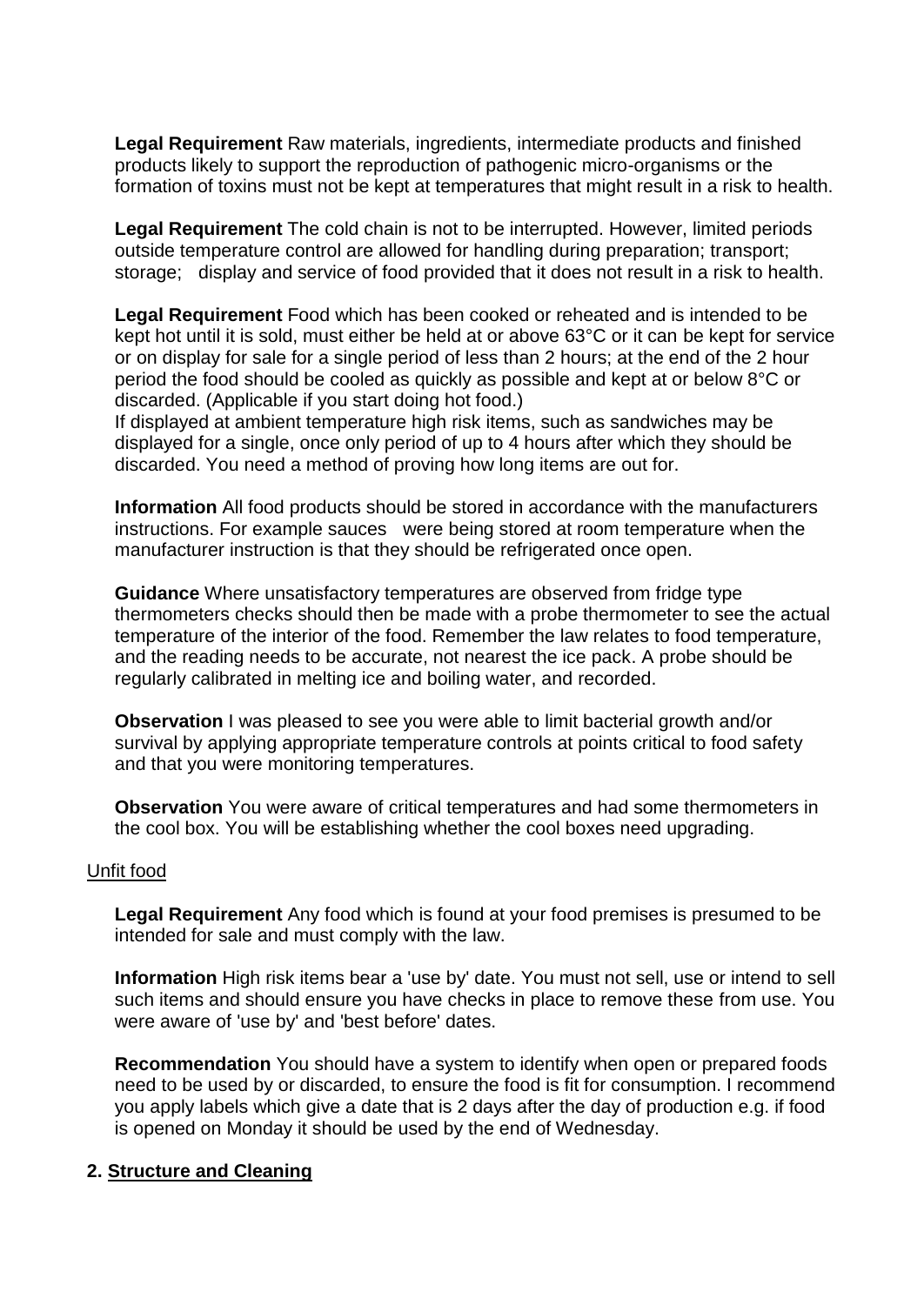The structure facilities and standard of cleaning and maintenance are all of a good standard and only minor repairs and/or improvements are required. Pest control and waste disposal provisions are adequate. **(Score 5)**

#### Cleaning of Structure

**Information** CORRECT DILUTION: many chemicals are supplied in concentrated form and must be diluted before use. You must follow the manufacturers instruction so that you dilute the chemicals correctly with water.

**Observation** The mobile had been well maintained and the standard of cleaning was good. The home Kitchen was not inspected at this visit.

#### Cleaning Chemicals / Materials / Equipment and Methods

**Information** A surface sanitiser may be rendered ineffective if you are not following the correct dilutions or allowing a sufficient time for the product to work (CONTACT TIME). Always follow the instructions on the product label.

**Guidance** Even when using a surface sanitiser you should be following the 'two-stage' cleaning method. Apply the sanitiser once to remove visible dirt and food debris and then a second time to ensure effective disinfection. Make sure you follow the correct contact time for the product.

**Guidance** Disinfectants and sanitisers must at least meet the requirements of one of the following standards: BS EN 1276 or BS EN 13697; or other standards that meet the same conditions and requirements.

**Recommendation** Use disposable paper wipes for cleaning and for mopping up spillages.

**Observation** I was pleased to see that the mobile was kept clean and that your cleaning materials, methods and equipment were able to minimise the spread of harmful bacteria between surfaces.

**Observation** Your sanitiser has a 5 minute contact time. I recommend you replace this with a product with a much shorter time.You use blue roll to wipe.

#### Facilities and Structural provision

**Observation** I was pleased to see the premises had been well maintained and that adequate facilities had been provided.

**Observation** Spare utensils are kept on the mobile, but washing up is done at home. No food preparation is done on the mobile.

Pest Control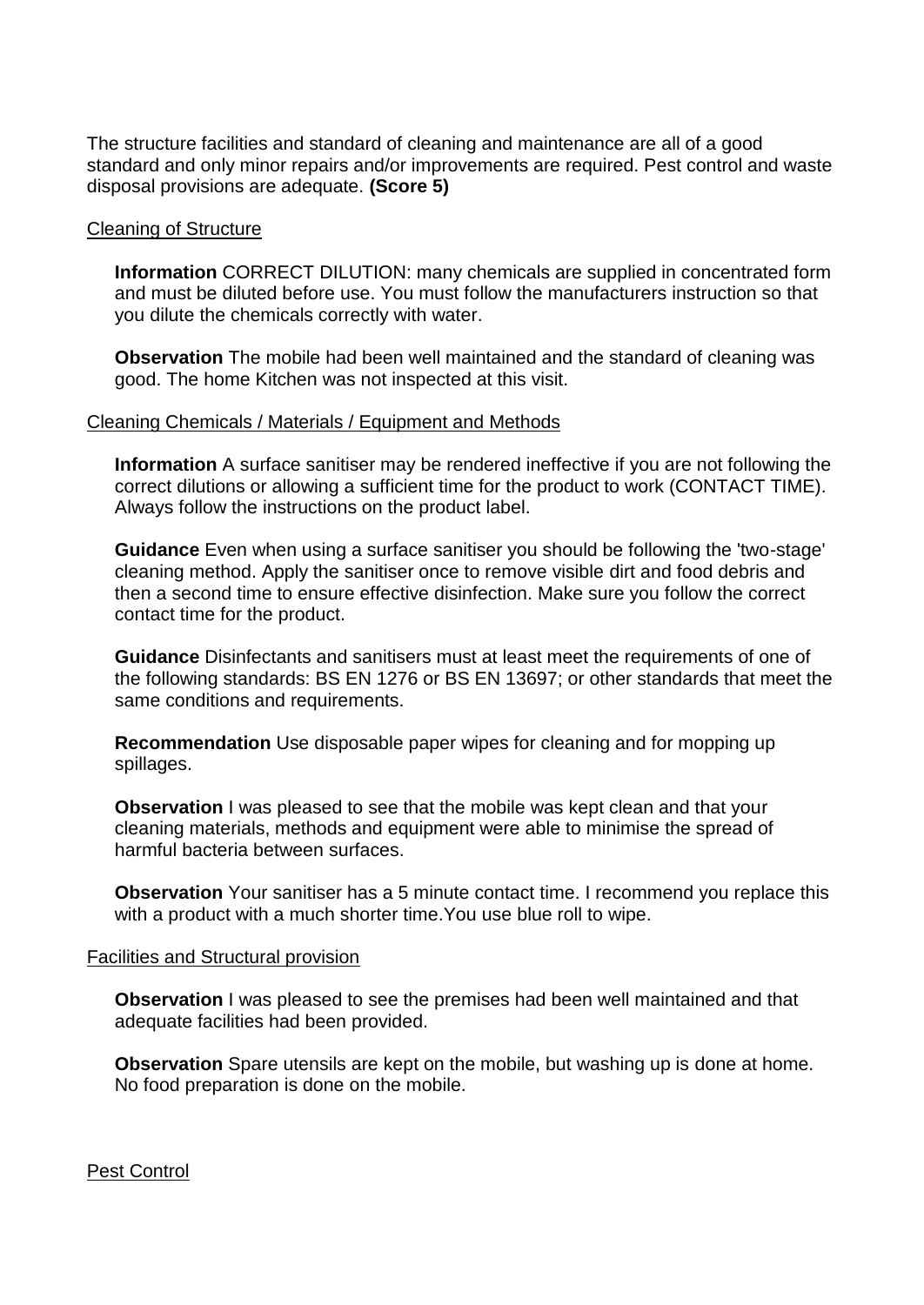**Legal Requirement** The layout, design, construction, siting and size of food premises must permit good food hygiene practices, including protection against pests.

# **3. Confidence in Management**

There are generally satisfactory food safety controls in place although there is evidence of some non-compliance with the law. The contraventions require your attention; although not critical to food safety they may become so if not addressed. **(Score 10)**

## Type of Food Safety Management System Required

**Legal Requirement** Food business operators must put in place, implement and maintain a permanent procedure or procedures based on HACCP principles:

- Identify hazards to food.
- Identify the critical limits (what is acceptable and unacceptable).
- Monitor critical control points to ensure critical limits are met.
- Keep appropriate records to demonstrate control measures are effective.

**Legal Requirement** Ensure that your food safety management system is available on site so your staff can refer to your procedures and so that daily records of checks can be completed.

**Information** As you are a new business you have been given the benefit of the doubt despite your food safety management system not fully complying with the law. You must act on this now as your hygiene rating score will be reduced to a maximum of 1 if there is a similar situational at the next visit.

**Contravention** Your SFBB/food safety management system was available but you had not completed it or started using the diary.

#### Food Hazard Identification and Control

**Contravention** The following Safer Food Better Business SAFE METHODS are incomplete:

- Cross-contamination
- Cleaning
- Chilling
- Cooking

#### Proving Your Arrangements are Working Well

**Contravention** You are not working to the following safe methods in your SFBB pack::

- Daily Diary
- 4-weekly checks
- training records / supplier lists
- cleaning schedule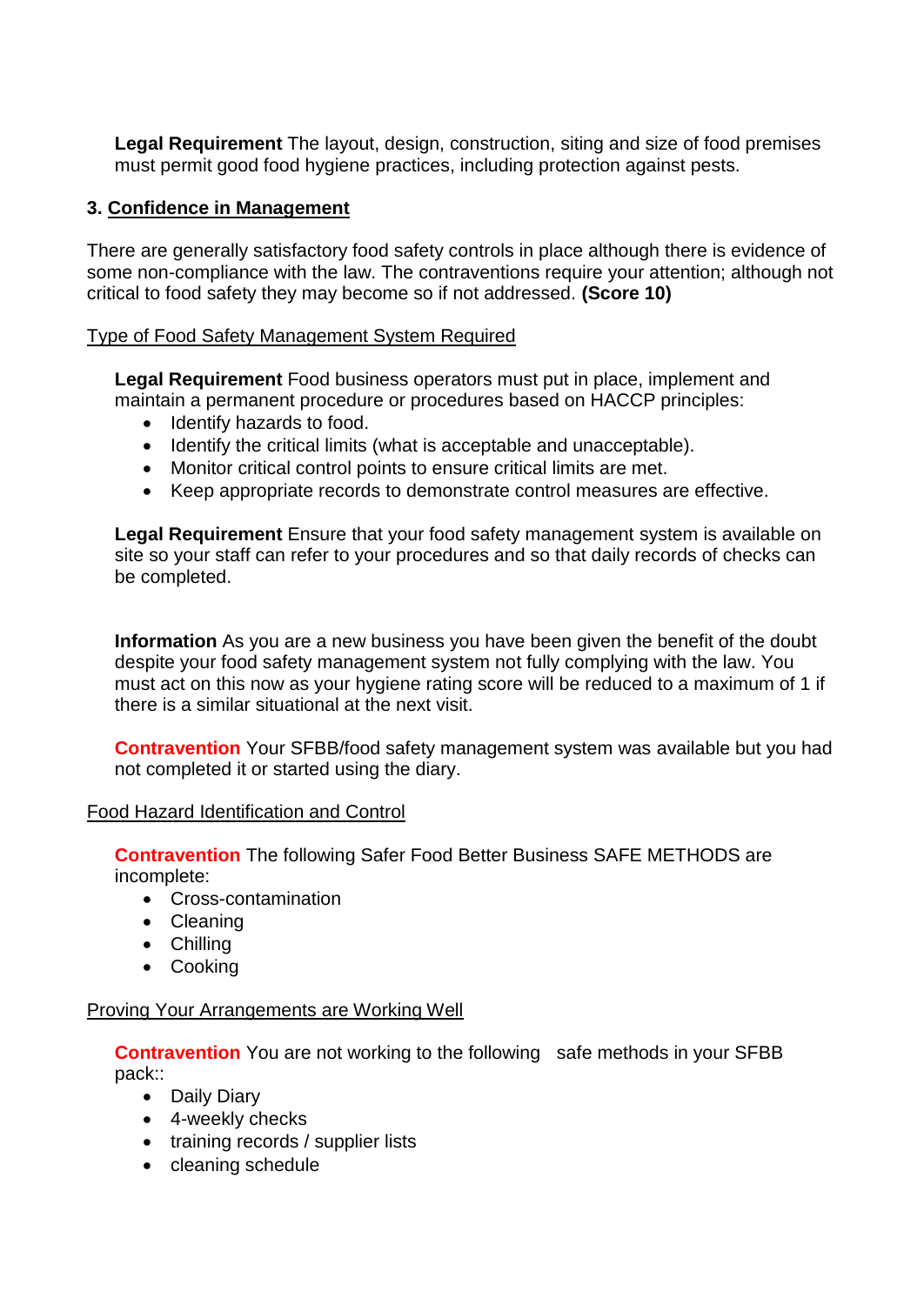**Observation** If you wish, use additional temperature records or notes to prove the 4 hour rule when used.

#### **Traceability**

**Observation** Your records were such that food could easily be traced back to its supplier.

#### Waste Food and other Refuse

**Legal Requirement** The Environmental Protection Act 1990 requires all commercial waste to be disposed of properly by authorised persons. Records should be available to show compliance.

**Observation** You will need to investigate whether you need a commercial waste contract if your business grows.

#### **Training**

**Legal Requirement** Food business operators must ensure that food handlers are supervised and instructed and/or trained in food hygiene matters to an appropriate level for the work they do.

**Information** There are Level 2 Awards in Food Allergen Awareness on offer in Dereham. If you are interested contact 0800 689 3512.

**Recommendation** A Level 2 Award in Food Safety in Catering or its equivalent (a 6-hour course leading to the award of a recognised certificate in food hygiene) would be appropriate for your food handlers. Booking details for the equivalent CIEH course are on our website: www.norwich.gov.uk

**Recommendation** Catering staff should refresh their food hygiene knowledge every 3 years so that they stay up to date with current legislation and good practice. Booking details for this course are on our website: www.norwich.gov.uk

**Observation** I was pleased to see that food handlers had been trained to an appropriate level and evidence of their training was made available.

#### Infection Control / Sickness / Exclusion Policy

**Guidance** Public Health England recommends that food handlers known or suspected to be suffering from a food-borne infection or gastrointestinal illness stay away from work until symptom-free for 48 hours.

**Observation** Policies were in place to prevent any infected food handler from contaminating food.